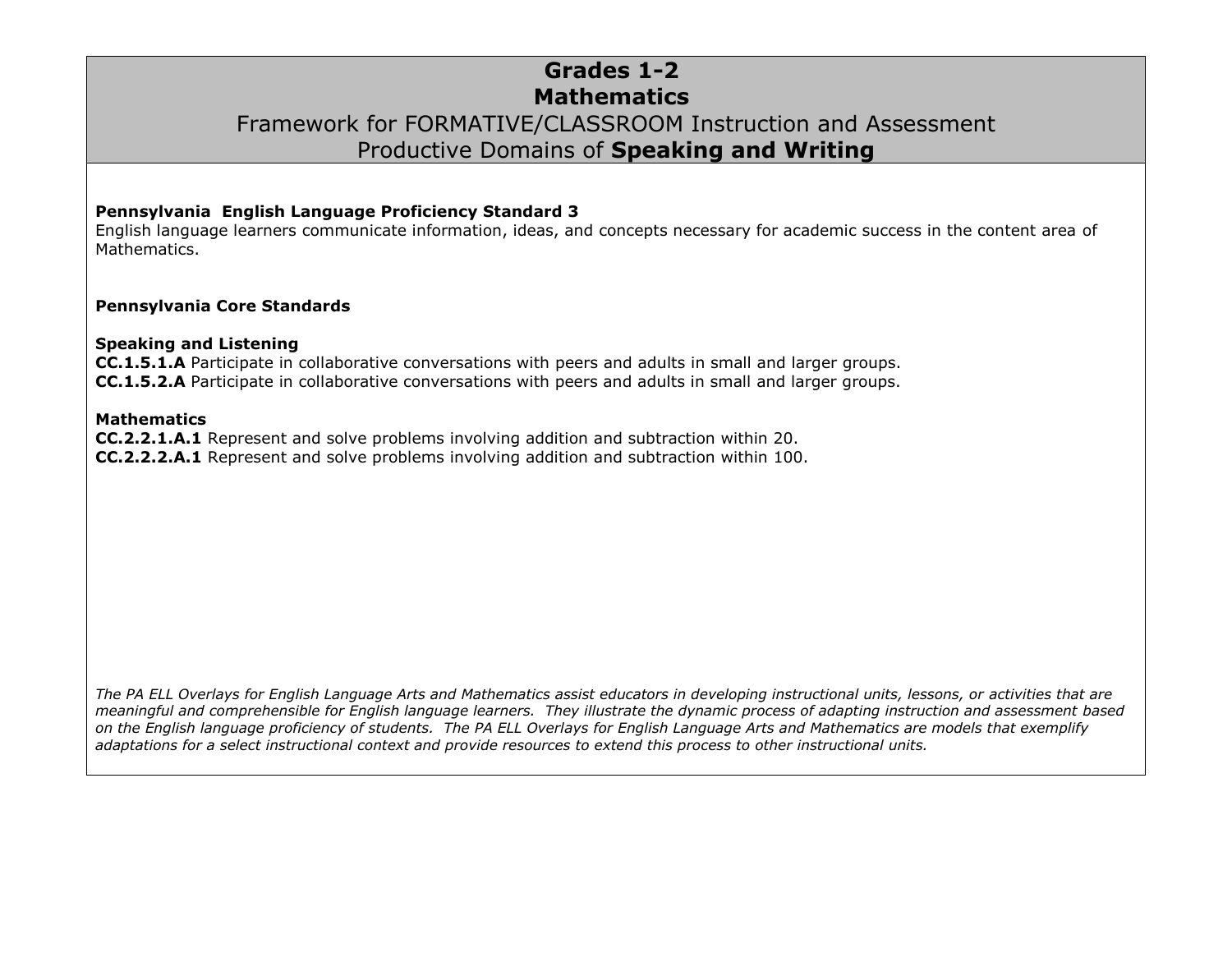## **Speaking Model Performance Indicator (MPI)**

**Classroom Context:** Explain problem-solving procedures.

**Cognitive Function:** Students at all levels of English proficiency will EXPLAIN problem-solving procedures.

| <b>Concepts</b>             | <b>Competencies</b>                                                                                                                                                                               | <b>Vocabulary</b><br>and Topic<br><b>Related</b><br>Language                                                                                                                                                      | <b>Proficiency</b><br>Level 1<br><b>Entering</b>                                                                                                                                                                                 | <b>Proficiency</b><br><b>Level 2</b><br><b>Emerging</b>                                                                       | <b>Proficiency</b><br>Level 3<br><b>Developing</b>                                                                             | <b>Proficiency</b><br>Level 4<br><b>Expanding</b>                                                                                       | <b>Proficiency</b><br>Level 5<br><b>Bridging</b>                                                      |
|-----------------------------|---------------------------------------------------------------------------------------------------------------------------------------------------------------------------------------------------|-------------------------------------------------------------------------------------------------------------------------------------------------------------------------------------------------------------------|----------------------------------------------------------------------------------------------------------------------------------------------------------------------------------------------------------------------------------|-------------------------------------------------------------------------------------------------------------------------------|--------------------------------------------------------------------------------------------------------------------------------|-----------------------------------------------------------------------------------------------------------------------------------------|-------------------------------------------------------------------------------------------------------|
| Addition and<br>subtraction | Use addition and<br>subtraction within<br>20 to solve word<br>problems by using<br>objects, drawings,<br>and equations with<br>a symbol for the<br>unknown number<br>to represent the<br>problem. | Addend<br>Addition<br>Counting on<br>Equal to<br>Greater than<br>Less than<br>Making ten<br>Ones<br>Place value<br>Subtraction<br>Sum<br>Tens<br>Plus<br>Minus<br>In all<br>Total<br>First, Second,<br>Next, Last | Recite words<br>about the<br>operation to be<br>used to solve a<br>math story<br>problem using<br>a chart with a<br>partner<br>following<br>explicit,<br>repeated<br>examples, as<br>modeled and<br>monitored by<br>the teacher. | Restate the steps of<br>an operation to<br>solve a math story<br>problem using<br>graphic support<br>within a small<br>group. | Describe the<br>steps used in<br>an operation to<br>solve a math<br>story problem<br>using graphic<br>support to a<br>partner. | Compare<br>possible<br>operations<br>necessary to<br>solve a math<br>story problem<br>using graphic<br>support within<br>a small group. | Explain the<br>operation used<br>to solve a<br>math story<br>problem using<br>a graphic<br>organizer. |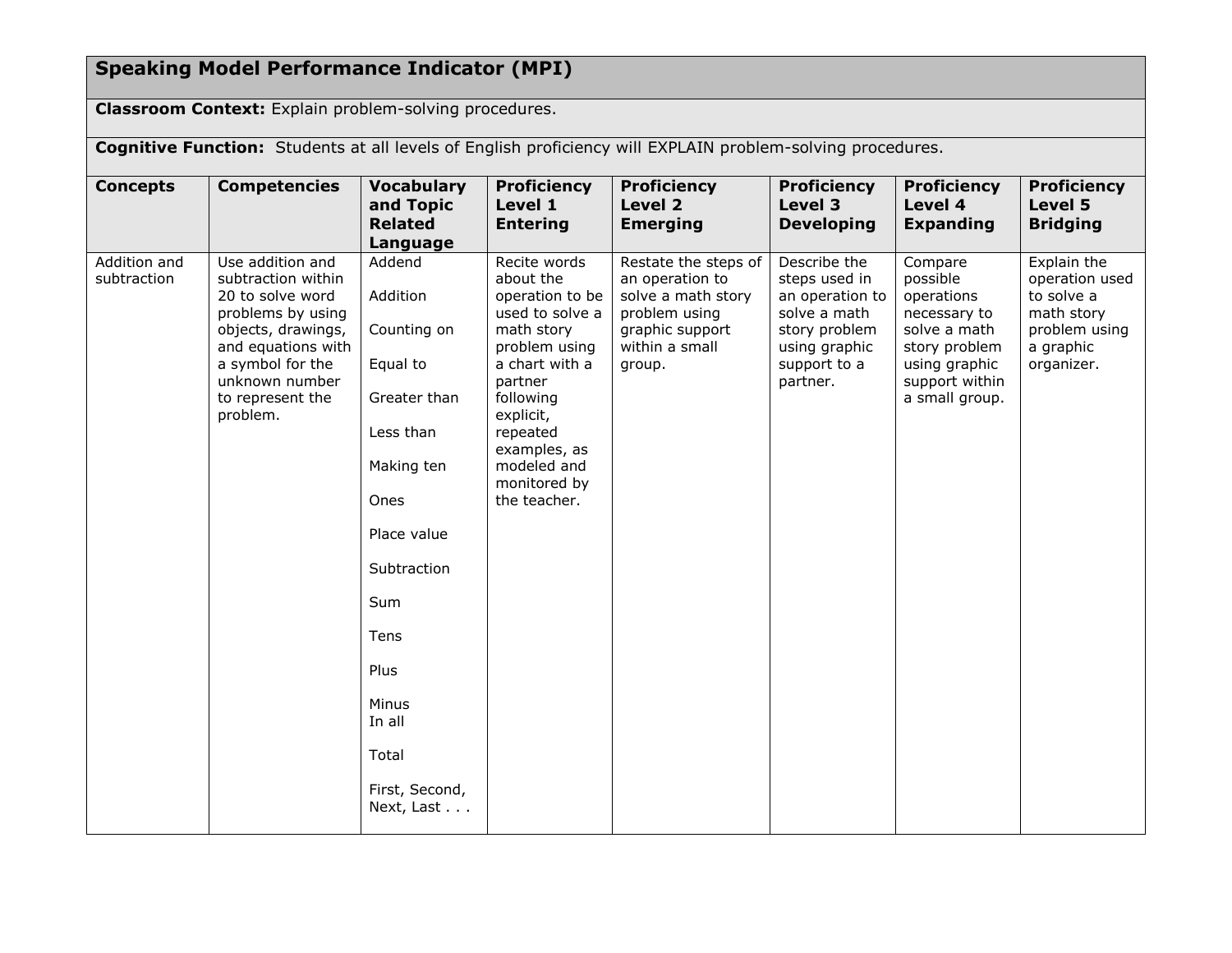# **Writing Model Performance Indicator (MPI)**

**Classroom Context:** Explain problem-solving procedures.

**Cognitive Function:** Students at all levels of English proficiency will EXPLAIN problem-solving procedures.

| <b>Example</b>                                                                                                                                                                                                                                                                  | <b>Example</b>                                                                                                                                                                                      | <b>Proficiency</b>                                                                                                                                                                                                                                  |                                                                                                                                                         | <b>Proficiency</b>                                                                                                                             | <b>Proficiency</b>                                                                                           | <b>Proficiency</b>                                                                         |
|---------------------------------------------------------------------------------------------------------------------------------------------------------------------------------------------------------------------------------------------------------------------------------|-----------------------------------------------------------------------------------------------------------------------------------------------------------------------------------------------------|-----------------------------------------------------------------------------------------------------------------------------------------------------------------------------------------------------------------------------------------------------|---------------------------------------------------------------------------------------------------------------------------------------------------------|------------------------------------------------------------------------------------------------------------------------------------------------|--------------------------------------------------------------------------------------------------------------|--------------------------------------------------------------------------------------------|
| <b>Competencies</b>                                                                                                                                                                                                                                                             | <b>Vocabulary</b>                                                                                                                                                                                   | Level 1                                                                                                                                                                                                                                             | Level 2                                                                                                                                                 | Level 3                                                                                                                                        | Level 4                                                                                                      | Level 5                                                                                    |
|                                                                                                                                                                                                                                                                                 |                                                                                                                                                                                                     | <b>Entering</b>                                                                                                                                                                                                                                     | <b>Emerging</b>                                                                                                                                         | <b>Developing</b>                                                                                                                              | <b>Expanding</b>                                                                                             | <b>Bridging</b>                                                                            |
| Use addition and<br>subtraction within<br>20 to solve word<br>problems by using<br>objects, drawings,<br>and equations with<br>a symbol for the<br>unknown number<br>to represent the<br>problem.<br>Apply properties of<br>operations as<br>strategies to add<br>and subtract. | Addend<br>Addition<br>Counting on<br>Equal to<br>Greater than<br>Less than<br>Making ten<br>Ones<br>Place value<br>Subtraction<br>Sum<br>Tens<br>Plus<br>Minus<br>In all<br>Total<br>First, Second, | Supply words<br>for addition<br>and<br>subtraction<br>problems using<br>manipulative<br>materials and<br>a sentence<br>frame with a<br>partner<br>following<br>explicit,<br>repeated<br>examples, as<br>modeled and<br>monitored by<br>the teacher. | Compose phrases<br>or simple sentences<br>about a visually<br>supported<br>addition/subtraction<br>problem using a<br>word bank or a<br>sentence frame. | Write the steps<br>to solve an<br>addition or<br>subtraction<br>problem using<br>a word bank or<br>sentence<br>frames within<br>a small group. | Create and<br>solve an<br>addition or<br>subtraction<br>problem from<br>a guided<br>model with a<br>partner. | Create and<br>solve an<br>addition or<br>subtraction<br>problem from<br>a guided<br>model. |
|                                                                                                                                                                                                                                                                                 |                                                                                                                                                                                                     |                                                                                                                                                                                                                                                     |                                                                                                                                                         | <b>Proficiency</b>                                                                                                                             |                                                                                                              |                                                                                            |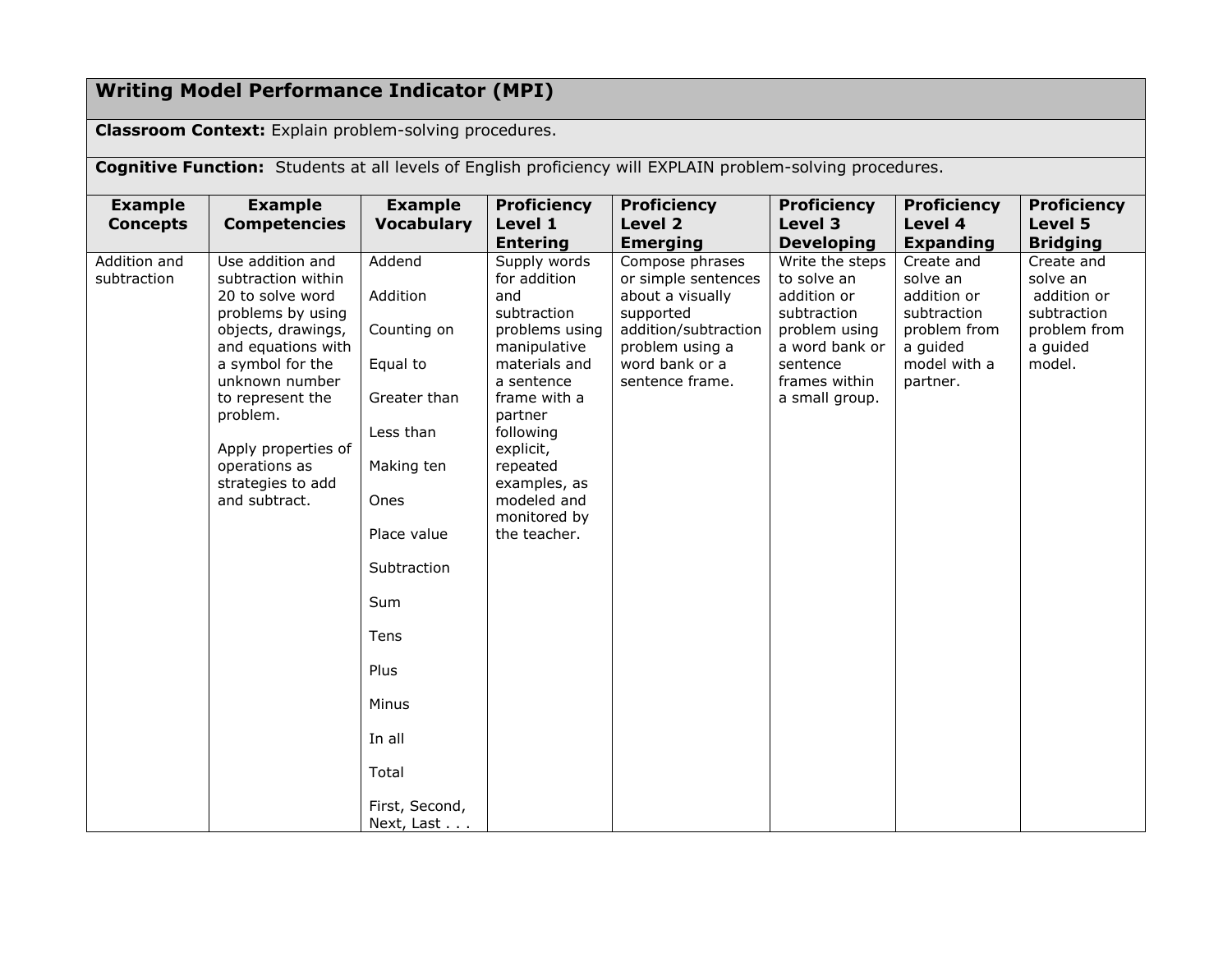**Building Productive Model Performance Indicators (MPI)** to differentiate and scaffold instruction per English language proficiency level by adjusting the *language function* and *support.*

### **Classroom Context:**

**Cognitive Function:** Students at all levels of English proficiency will

| <b>Concepts</b> | <b>Competencies</b> | <b>Vocabulary</b><br>and Topic<br><b>Related</b><br>Language | <b>Proficiency</b><br>Level 1<br><b>Entering</b>                                                                                                                                                                                         | <b>Proficiency</b><br>Level <sub>2</sub><br><b>Emerging</b> | <b>Proficiency</b><br>Level 3<br><b>Developing</b> | <b>Proficiency</b><br>Level 4<br><b>Expanding</b>                                                                                                  | <b>Proficiency</b><br>Level 5<br><b>Bridging</b> |  |
|-----------------|---------------------|--------------------------------------------------------------|------------------------------------------------------------------------------------------------------------------------------------------------------------------------------------------------------------------------------------------|-------------------------------------------------------------|----------------------------------------------------|----------------------------------------------------------------------------------------------------------------------------------------------------|--------------------------------------------------|--|
|                 |                     |                                                              | Language Function (differentiated measurable expectations of student<br>language use increasing in complexity and amount from English language<br>proficiency level 1 to level 5)                                                        |                                                             |                                                    |                                                                                                                                                    |                                                  |  |
|                 |                     |                                                              | Identify                                                                                                                                                                                                                                 | Answer<br>either/or                                         | Sequence<br>steps                                  | Develop                                                                                                                                            | Revise                                           |  |
|                 |                     |                                                              | Copy or<br>adapt single<br>words, set                                                                                                                                                                                                    | questions<br>Identify                                       | Compare                                            | Predict<br>Summarize                                                                                                                               | Draw<br>conclusions                              |  |
|                 |                     |                                                              | phrases                                                                                                                                                                                                                                  | Collect and                                                 | Interpret                                          |                                                                                                                                                    | Create                                           |  |
|                 |                     |                                                              | Label                                                                                                                                                                                                                                    | display                                                     |                                                    |                                                                                                                                                    |                                                  |  |
|                 |                     |                                                              |                                                                                                                                                                                                                                          |                                                             |                                                    | <b>Content Stem</b> (selected focus of grade-level curriculum for all students<br>remains constant across all English language proficiency levels) |                                                  |  |
|                 |                     |                                                              |                                                                                                                                                                                                                                          |                                                             |                                                    |                                                                                                                                                    |                                                  |  |
|                 |                     |                                                              | Instructional Support (scaffolds to accompany explicit instruction with<br>multiple opportunities for student response and feedback decreasing in degree<br>from English language proficiency level 1 to level 5. "I do, We do, You do") |                                                             |                                                    |                                                                                                                                                    |                                                  |  |
|                 |                     |                                                              | Manipulative<br>materials                                                                                                                                                                                                                | Manipulative<br>materials                                   | Manipulative<br>materials                          | Guided model                                                                                                                                       | Guided model                                     |  |
|                 |                     |                                                              | Visual support                                                                                                                                                                                                                           | Visual support                                              | Visual support                                     | Manipulative<br>materials                                                                                                                          | Modeling                                         |  |
|                 |                     |                                                              | Realia                                                                                                                                                                                                                                   | Realia                                                      | Realia                                             | Modeling                                                                                                                                           | Graphic<br>organizers                            |  |
|                 |                     |                                                              | Modeling                                                                                                                                                                                                                                 | Modeling                                                    | Modeling                                           | Graphic<br>organizers                                                                                                                              | Word bank                                        |  |